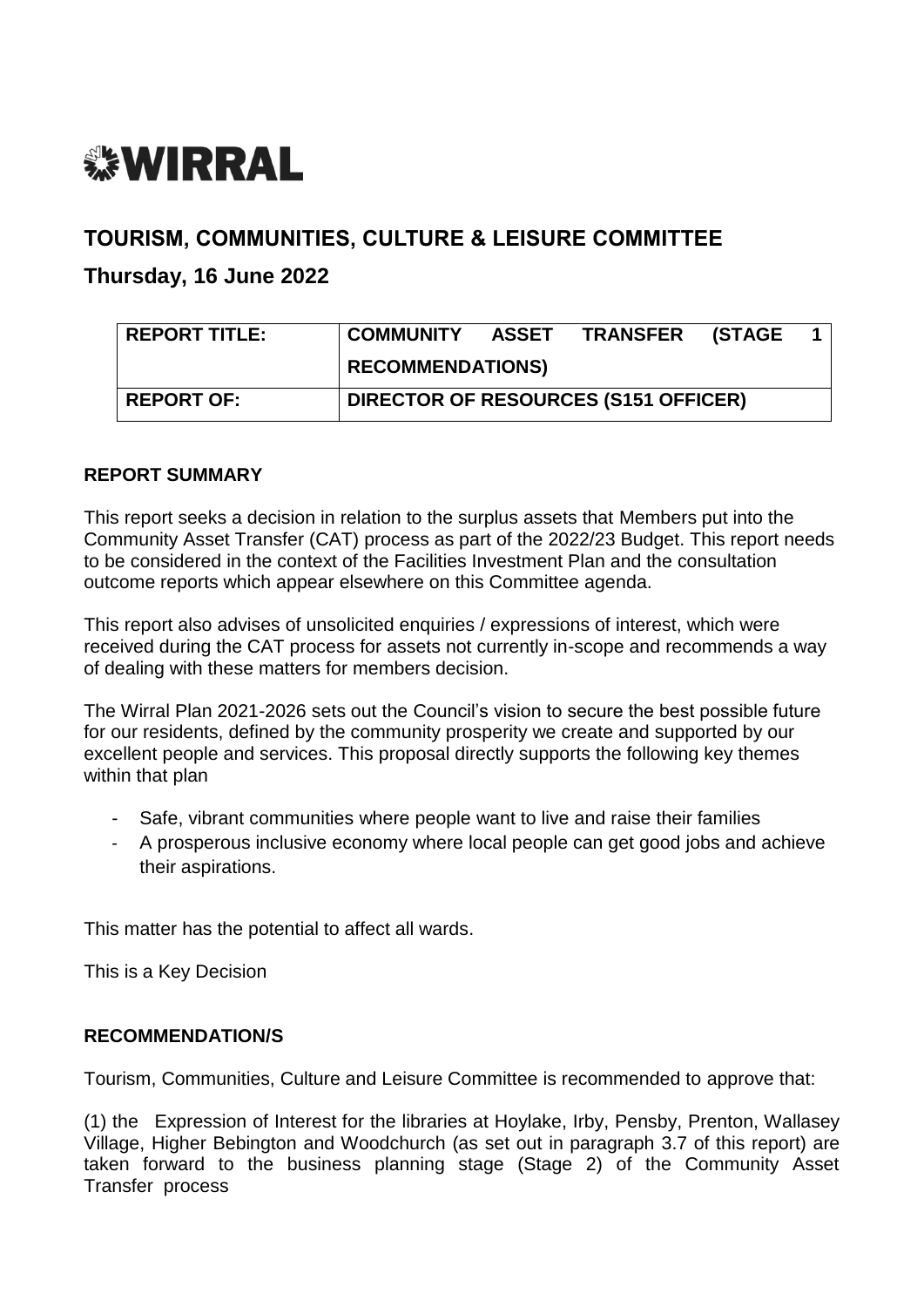(2) For, Bromborough and New Ferry Libraries, the approaches set out in this report at paragraph 3.9 are progressed.

(3) The Expressions of Interest from the Woodchurch Wellbeing and Wellness Centre and Helen Diamond Swim and Leisure Limited, for Woodchurch Leisure Centre, are taken forward to the business planning stage (stage 2) of the CAT process for the reasons set out in paragraph 3.10

(4) The Expressions of interest from Special Ventures Partnership and Love Golf MCR for Brackenwood Golf Course are taken forward to the business planning stage (stage 2)

(5) The Expression of interest from The Royal Liverpool Golf Club and Royal and Ancient for Hoylake Municipal Golf Course is taken forward to stage 2 of the Community Asset Transfer process.

(6) the assets listed in Appendix 1 of this report be referred to the appropriate Policy and Service Committee for a decision

#### **SUPPORTING INFORMATION**

#### **1.0 REASON/S FOR RECOMMENDATION/S**

- 1.1 As part of the budget process for 2022/23, Council agreed subject to the outcome of the public consultation that the assets selected for CAT would close. To enable an opportunity for the community to take over the running of the assets, Council agreed that the assets in scope for 2022/23 would be subject to a CAT process.
- 1.2 This report enables decisions to be made about the surplus assets that are currently in-scope for CAT.

#### **2.0 OTHER OPTIONS CONSIDERED**

- 2.1 The assets in this report were put into the CAT process by Members as part of the 2022/23 Budget, subject to the consideration of the outcome of various consultations, which are reported elsewhere on this agenda.
- 2.2 Doing nothing is not an option because the 2022/23 Budget has now been set and initial decisions taken, subject to consultation and decision by this Committee in the consultation report. If no action is taken the Council will have to find additional budget from other services to maintain these assets.
- 2.3 Disposal of the assets is an option. Woodchurch Leisure Centre, Brackenwood Golf Course and Hoylake Municipal are in the Green Belt, (which restricts development) and they have a limited value. The libraries have a range of values (set out in the table later in this report) . While these assets could be sold, it is recommended that CAT should be considered first as there may be opportunities for significant community benefits which outweigh the financial benefits of closure and sale of surplus assets. It is, on balance, considered to be premature to reach a decision on an asset before possibly viable and beneficial business plans are prepared although this could mean that voluntary bodies incur time and expense in drawing up plans that are not accepted by the relevant committee. This is a risk they will have to take if they wish to proceed to the business planning stage. If at the conclusion of stage 2 of the CAT process any assets are not agreed for transfer they can then be sold.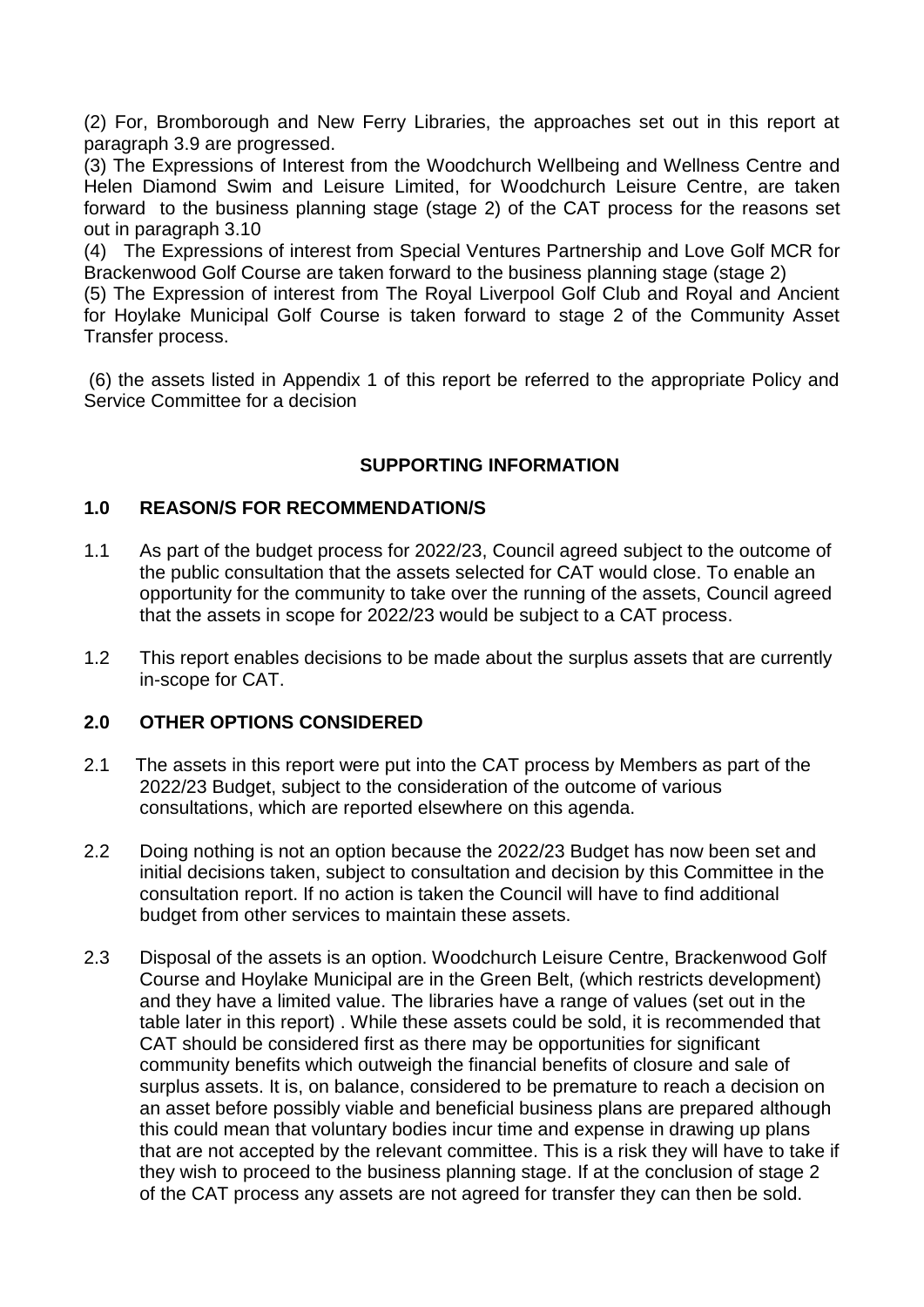## **3.0 BACKGROUND INFORMATION**

- 3.1 As part of the 2022/23 Budget process, Members put several surplus assets into the community asset transfer process. These assets are:
	- 9 Libraries 2 Municipal Golf Courses 1 Leisure Centre
- 3.2 This report considers these 12 assets and makes recommendations in relation to them.
- 3.3 During the CAT process, several unsolicited enquiries/expressions of interest were received for Council owned assets which are not currently in-scope for CAT and these have not been considered at this stage. These assets are listed in the table at Appendix 1 of this report. These assets, if surplus, may present budget saving opportunities as part of the 2023/24 budget setting process. It is therefore recommended that these assets should be referred to the next meeting of the appropriate service committee(s) for consideration.
- 3.4 An informal workshop was held on 6 June 2022 with Group Leaders and Members of this Committee to brief them on the CAT process.

## **Process for dealing with Expressions of Interest (EOI)**

- 3.5 EOIs were submitted to the Council on a confidential basis as they contained commercial, financial and personal information. Officers have dealt with them on this basis and this report just names the organisations.
- 3.6 An officer panel assessed each EOI against a set of criteria which are set out in appendix 2 of this report. The scores for each asset and a brief narrative on each EOI are included at Appendix 3 of this report. In addition, consideration has been given to the priorities set out in the Wirral Plan 2021-26 (and associated strategies), the 2022/3 Budget, the external reports from CIPFA/DLUHC, the Facilities Investment Plan, and consultations outcomes (both reported elsewhere on this agenda) and the implications set out at the end of this report.

#### **Library Assets with expressions of interest**

3.7 Following assessment by the officer panel it is recommended that the following EOI are taken forward into stage 2 (detailed business planning) of the CAT process.

Hoylake – The Life Tree Irby – Friends of Irby Library Pensby – Pioneer People Wirral Prenton – St. Stephens Church Wallasey Village Library – Wallasey Village Library and Community Centre Friends Group Woodchurch – The Positivitree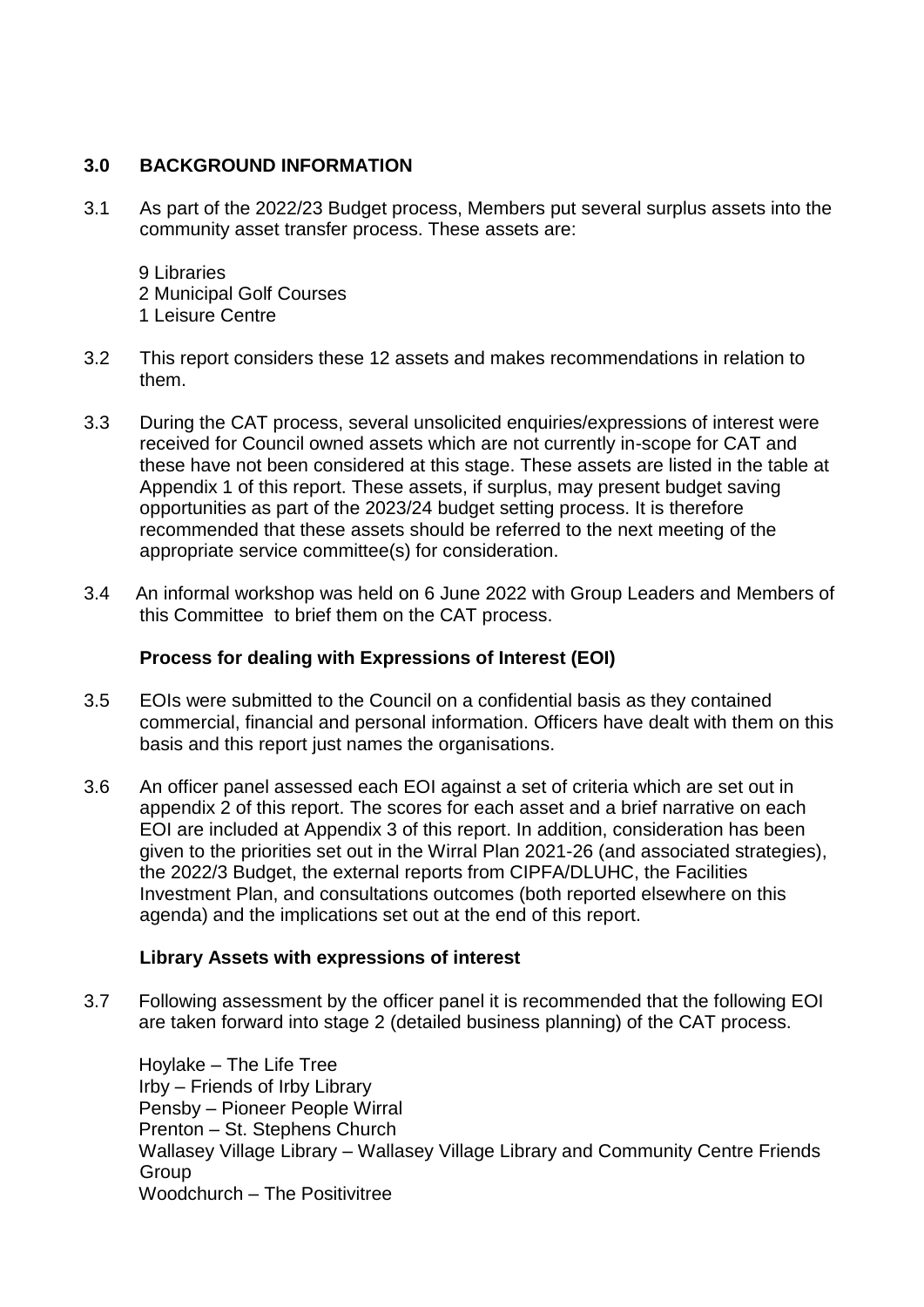Higher Bebington – The Coop Academy (formerly Bebington High School)

- 3.8 Members should note
	- (a) Pioneer People Wirral submitted three EOI ranking their preferences in priority order. They have been allocated their first priority.
	- (b) Woodchurch library is part of a school. The school support the Positivitree EOI and have been working with them. It may be the case that all that is required here is a lease or user agreement.
	- (c) the premises used for Prenton library are leased by the Council from Magenta Living who own the building. As part of stage 2 the Council will explore with Magenta the best way of dealing with the lease issues to facilitate a "transfer".

#### **Libraries with no expression of interest**

3.9 There were two libraries where no expressions of interest were received. These libraries will close, subject to the outcome of the public consultation, on 30 October 2022 as agreed by Full Council as part of the 2022/23 budget. Taking each in turn:

Bromborough library is part of the Bromborough Civic Centre and should be considered in connection with the whole building. Expressions of interest were received for the whole building during the CAT process. As the civic centre is not currently in scope for CAT it is recommended that this asset is referred to the relevant service committee for further consideration. It is the view of this Committee that the expressions of interest should be explored through a CAT process, because of the potential community benefits that can be delivered, before any other options are considered for use.

New Ferry library is located in a school and the library space would be used by the school for education purposes.

#### **Woodchurch Leisure Centre**

3.10 Two EOIs were received for Woodchurch Leisure Centre. These were from Woodchurch Wellbeing and Wellness Centre and Helen Diamond Swim and Leisure Limited. Both are newly formed organizations for asset transfer, but they contain groups that have a range of skills and experience. The Woodchurch Wellbeing and Wellness Centre is strongest on the "dry" side of the facility providing information, guidance and advice services, and a range of youth and adult education programmes as well as a community swimming offer. Helen Diamond Swim and Leisure Limited are strongest on the "wet" side of the facility having 28 years' experience in running successful swimming programmes. Following the workshop on 6 June Members agreed that both expressions of interest should progress to the business planning stage.

## **Brackenwood Golf Course**

3.11 Two EOIs were received for this asset. The primary focus of both is to operate the course as an 18-hole golf course on a non-for-profit making basis. The primary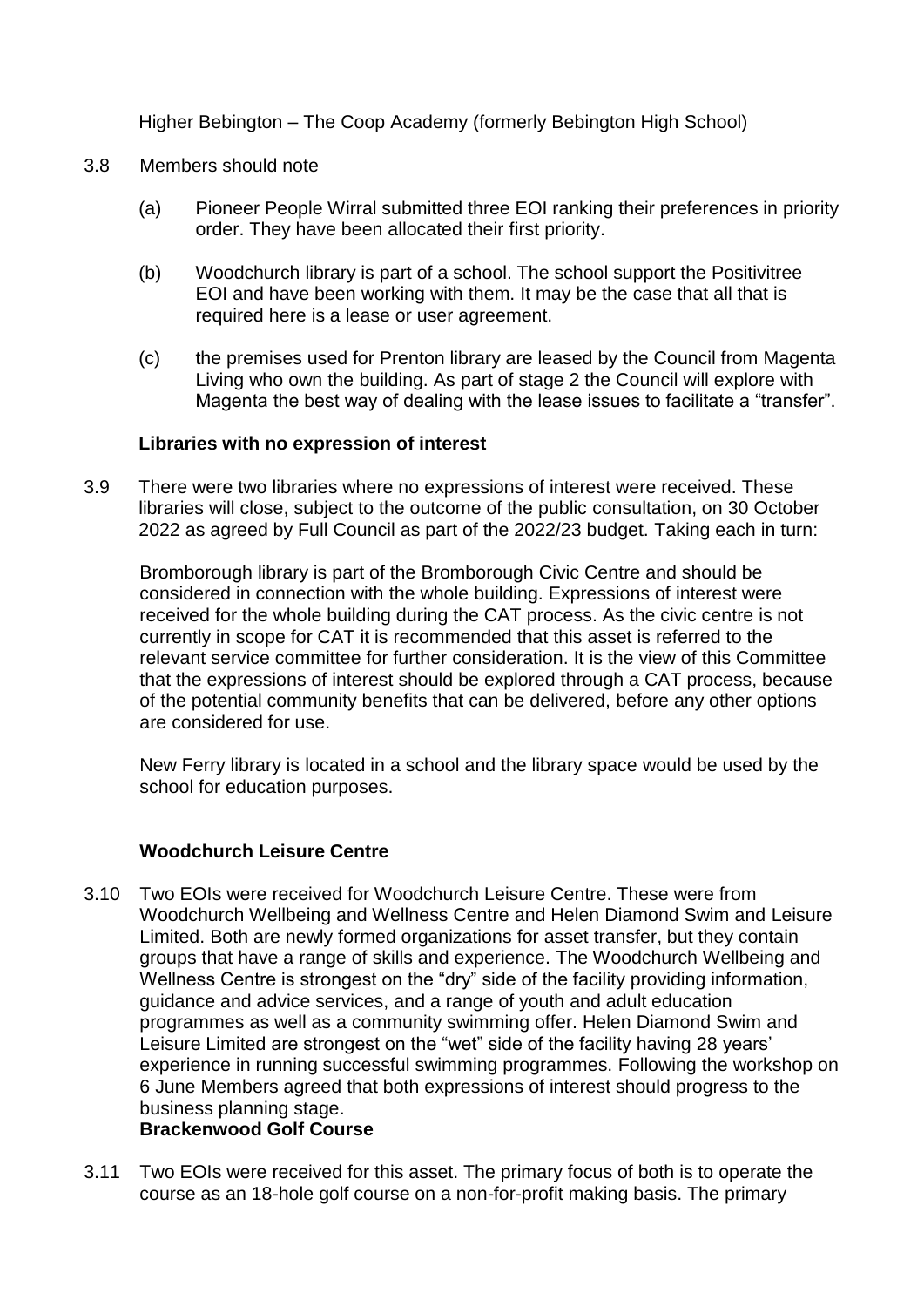community benefits will come from the golf offer although there will be some ancillary benefits from walking and using some of the spaces on the course for community areas. As both expressions of interest scored highly, it is recommended that both are taken forward into the business planning stage.

#### **Hoylake Municipal Golf Course**

- 3.12 Three EOI have been received for this asset. Two EOI propose to operate the asset on a not-for-profit basis as an 18-hole course for the clubs that currently play on the course and they will seek to develop grassroots golf with the main community benefits resulting from this activity. They propose to use the clubhouse for a golf shop, food and beverage and community events. There would be some community benefit in allowing parts of the course for informal recreation.
- 3.13 The third and highest scoring EOI is from the Royal Liverpool Golf Club and Royal & Ancient. They advise that Hoylake Municipal is a key part of The Open Golf Championship infrastructure (for practice facilities, VIP car parking and the "tented village") and without it they cannot stage this global event at Hoylake. In investment terms the Open is worth approximately £100m to the Wirral and Liverpool City Region economy. Between Open Golf Championships, Royal Liverpool would manage a short course of up to nine holes and driving range which would be available to grass roots golfers and elite players alike, use the club house for a golf shop and food and beverage, and create wildlife habitats and nature trails accessible to the local community. They propose the St. Andrews Link Trust, a registered charity, as the model for Hoylake Municipal. It is recommended that this EOI is taken forward to the business planning stage.

# **4.0 FINANCIAL IMPLICATIONS**

- 4.1 As part of the budget setting process for 2022/23, Full Council agreed a total of £1.493m savings for the assets in scope. The budget has been removed for the running of these assets with effect from 1 April 2022, except for libraries, which will be removed on I November 2022. Therefore, the Council no longer has funding available to deliver the functions or run the assets unless alternative savings are proposed within the budgets of the relevant service committees which are responsible for their management
- 4.2 The Committee needs to ensure that the decision taken by Council to remove the budget is complied with and the agreement to close the assets on the relevant dates happens to avoid any in-year and ongoing over-spends and detrimental impact on the council's financial sustainability.
- 4.3 Any decision to reverse the decision by Full Council without putting forward alternative savings would be seen as reverting to behaviour cited in the external assurance reviews published by Department of Levelling Up, Housing and Communities as 'not taking difficult decisions' and could result in Government intervention.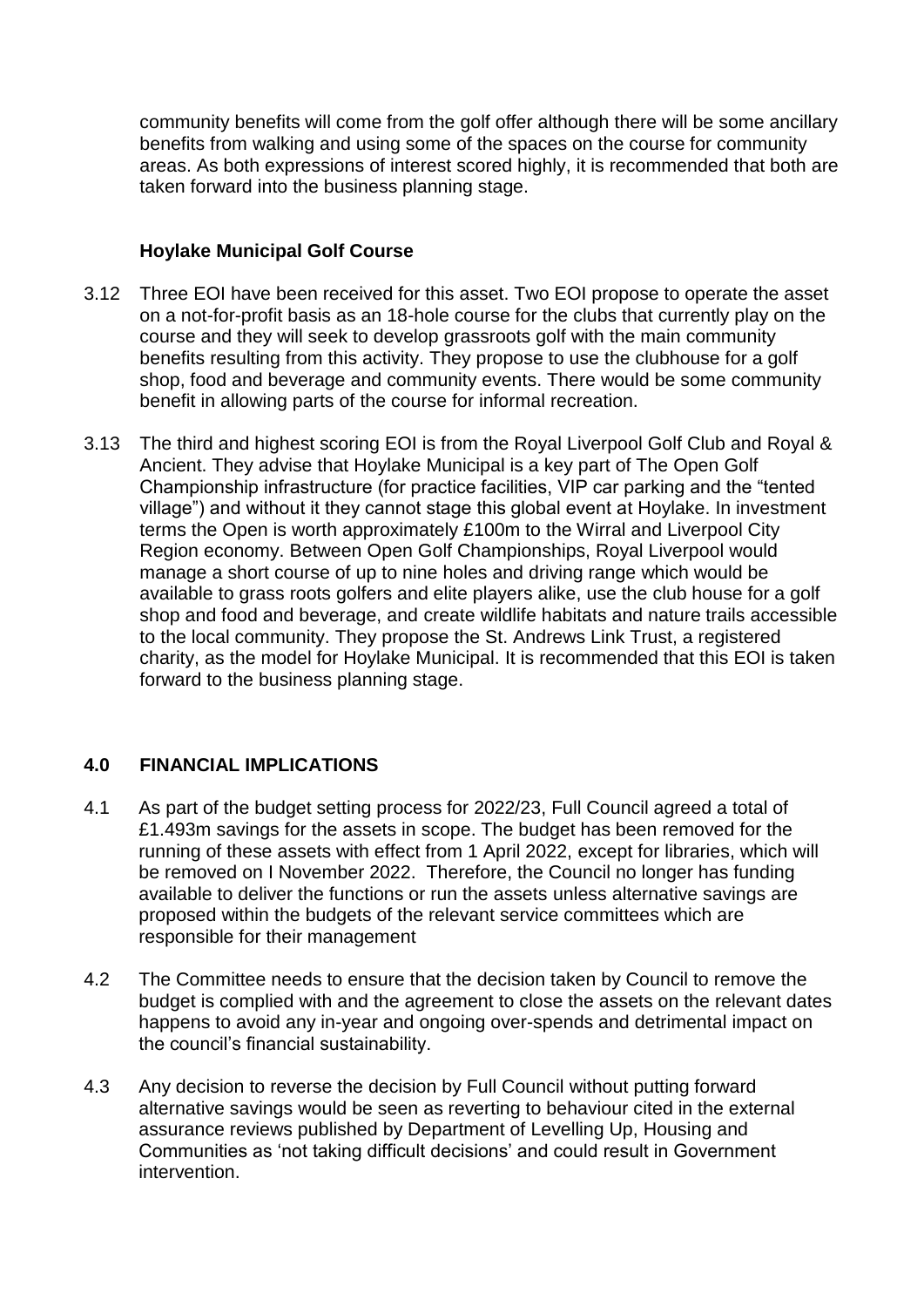- 4.4 The Council has allocated £282,000 of revenue funding to support transfer start up's for the assets currently in use as libraries in the first year of operation. The allocation of revenue funding will be determined by officers of the Council during the business planning stage of the CAT process. Available revenue funding will be subject to the number of CAT EOI taken forward to business planning by June Committee and the viability and approval of business plans at the October committee.
- 4.5 The Council has initially identified a limited allocation of £500,000 specifically for the assets currently in use as libraries from the Capital Programme to support capital investment required prior to the transfer of a library asset based upon a condition survey. The estimated level of capital funding required for each library asset taken forward by June committee is to be confirmed during the business planning stage. Capital investment requirements will be identified and taken through the Council's governance processes and presented to October committee.
- 4.6 The Council has allocated £330,000 (the demolition cost of the Woodchurch Leisure Centre) to support any CAT for Woodchurch Leisure Centre.
- 4.7 There is no available Council funding allocated for the development of business plans for stage 2 of the CAT process., In addition, Officers are developing a business plan support offer including: the sign posting of organisations to services provided by national organisations, options available through the Councils existing commercial business support arrangements and the establishment of a directory of current Community Interest Companies (CiC) available to provide advice and support.

| <b>ASSET</b>                       | <b>Estimated Asset</b><br>Value                          | <b>Estimated</b><br><b>Lifetime</b><br>maintenance<br>costs |
|------------------------------------|----------------------------------------------------------|-------------------------------------------------------------|
| Hoylake<br>Library                 | £250,000                                                 | £224,000                                                    |
| Irby                               | £400,000                                                 | £95,475                                                     |
| Pensby                             | £175,000                                                 | £141,000                                                    |
| Prenton                            | Not applicable -<br>the Council do not<br>own this asset | Not applicable -<br>the Council do not<br>own this asset    |
| Wallasey<br><b>Village Library</b> | £400,000                                                 | £160,250                                                    |
| Woodchurch<br>Library              | Not applicable -<br>school site                          | Not applicable -<br>school site                             |

The table below identifies the value of each asset and current maintenance costs.

# **5.0 LEGAL IMPLICATIONS**

5.1 Section 123 of the Local Government Act 1972 requires a local authority to dispose of land for the best price or consideration that can reasonably be obtained in the market.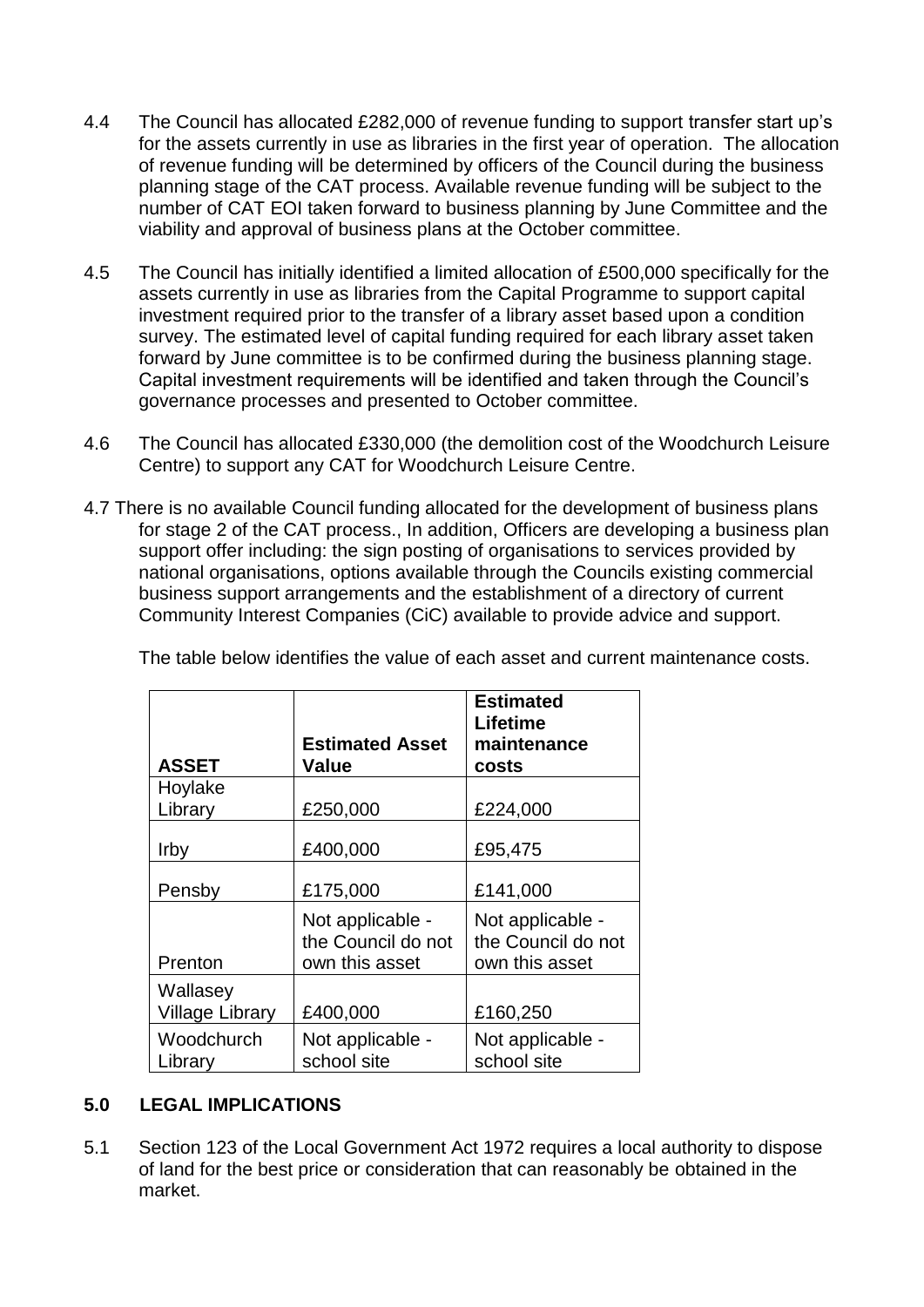- 5.2 This duty does not however apply where the disposal is for a tenancy not exceeding 7 years or where the local authority has obtained the consent of the Secretary of State.
- 5.3 The Secretary of State has given general consent to local authorities not to seek the best price if the disposal will contribute to the promotion of the economic, social or environmental well-being of its area and the extent of the undervalue is no more than £2million.
- 5.4 A local authority is also under a fiduciary duty to have regard to the interests of the Council Tax Payer when disposing of land which are promoted if the disposal leads to economies in current expenditure or receipts that can be used to reduce the Council's debt burden.
- 5.5 It follows, therefore, that the social benefits of any community asset transfer must be identifiable, realistically achievable, and sufficient to outweigh any financial loss that may be sustained by not obtaining the best price reasonably obtainable for the transfer and that the terms of any transfer should not prejudice the achievement of any savings, or income targets, required to ensure that a local authority balances its budget and has adequate reserves to cover contingencies

#### **6.0 RESOURCE IMPLICATIONS: STAFFING, ICT AND ASSETS**

- 6.1 The Council has a CAT project team in place to deal with the assets currently in scope.
- 6.2 In stage 2 it is proposed, following the decisions of this Committee, that officers meet with each organization to explain stage 2, the timelines, outline the business plan requirements, signpost them to appropriate support organizations and provide any detailed information on the asset that the Council has available. Contact with the organization will be maintained to monitor how they are progressing and to respond to any questions or queries.
- 6.3 Once the detailed business plan is received, a group of officers will assess it, and report their assessment to the next available appropriate service Committee for consideration of all relevant factors before a decision is made.
- 6.4 Following a decision by Committee, Legal officers would draw up the transfer agreement.
- 6.5 The current CAT project is scheduled to end on 30 October 2022. At this point, all libraries in scope for asset transfer will close as Council run libraries. If Members wish to put additional assets into a CAT process, consideration will have to be given to how this will be resourced (in staff and financial terms) and managed as part of a business-as-usual CAT process

#### **7.0 RELEVANT RISKS**

7.1 The relevant risks for this report are as follows;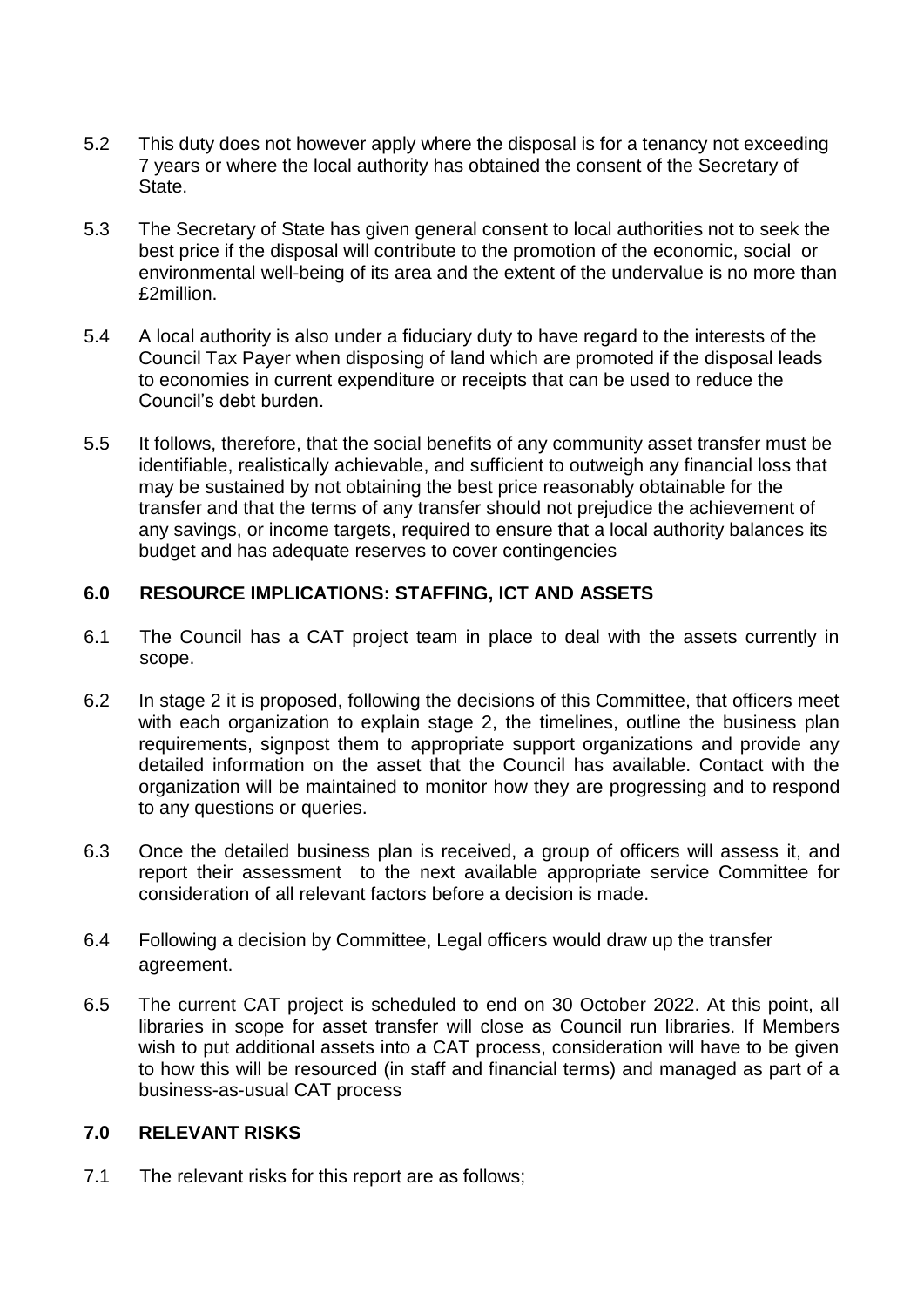- 7.2 The EOI recommended in this report may not deliver viable business plans or meet the legal criteria for a transfer set out in paragraph 5.5 above. To mitigate this, stage 1 of the CAT process has assessed each EOI in terms of a range of organizational requirements (see the assessment criteria in appendix 1 of this report) and the Council is providing support at stage 2 of the process and making revenue funding available to support the transfer in year 1.
- 7.3 The above support may still not deliver a viable business plan and the Council would not be able to transfer the asset. If this was the case other options would need to be considered by this Committee in October 2022 including sale or commercial leasing of the asset in question.
- 7.4 If the Committee is minded to reverse the proposal by Full Council to close the assets in scope without finding realistic alternative savings to compensate, this poses a significant risk that this would be seen as reverting to behaviour cited in the external assurance reviews published by Department of Levelling Up, Housing and Communities as 'not taking difficult decisions' and could result in Government intervention.

#### **8.0 ENGAGEMENT/CONSULTATION**

- 8.1 The Council consulted with local communities prior to setting the 2022/23 Budget and has undertaken a number of consultations which are reported elsewhere on this agenda.
- 8.2 The Council openly advertised the availability of the assets in this report for consideration for community asset transfer.
- 8.3 This resulted in a number of enquiries/EOI being received by the Council on a confidential basis and this report makes recommendations on them.
- 8.4 Once a decision is made by Members, each EOI organization will be formally thanked for their interest and advised of the outcome.

#### **9.0 EQUALITY IMPLICATIONS**

9.1 Each of the organizations progressing to the business planning stage already has, or where they are a new organization, is currently developing their Equality Policies. These will be included in their business plans and assessed by the Council as part of the stage 2 process prior to any transfer of an asset.

#### **10.0 ENVIRONMENT AND CLIMATE IMPLICATIONS**

10.1 The buildings that are earmarked for community asset transfer, although emissions will not directly fall within the Council's carbon budget, will still have an impact on net carbon emissions within Wirral, picked up in the COOL 2 strategy and the proposed net zero carbon target of 2041. Any community asset transfer should ensure it is subject to a 'Green lease' with clauses whereby the owner and occupier undertake specific responsibilities with regards to the sustainable occupation of the building to